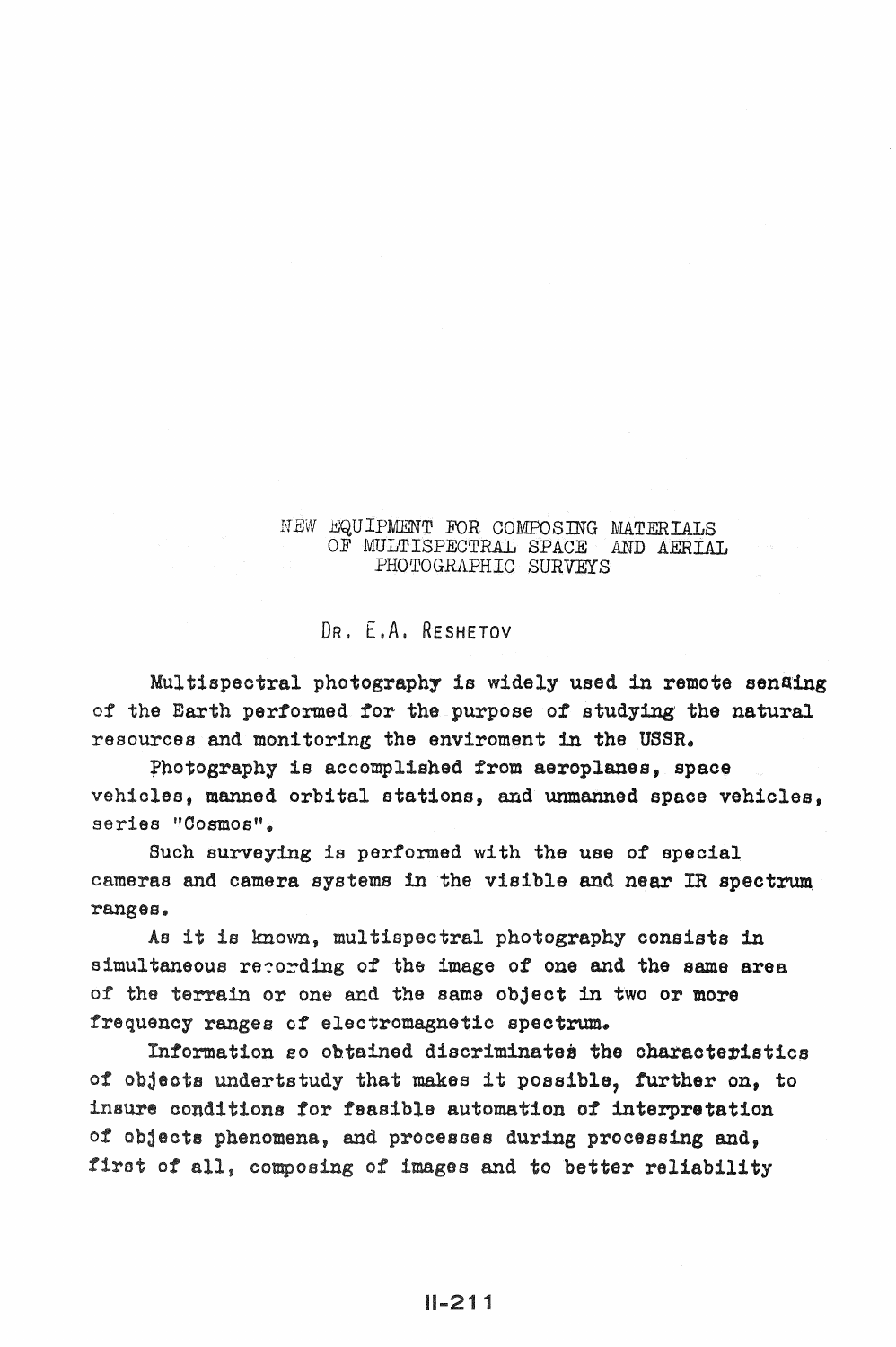and efficiency of work.

One of the multispectral camera systems used includes cameras, with focal length being 200 mm and film gate equal to 180x180 mm. Images are taken in the wave ranges of 500 tp 600, 600 to 700, and 700 to 900 mm.

The aim of ground processing of multispectral space photos is conversion of this information so that it becomes convenient for various users who are specialists in different fields of science and production.

Composition of color images on the basis of multispectral photography is very efficient method of such conversion.

For the recent years, the Soviet specialists have developed many new devices and systems for optical composition of wideformat multispectral images.

These devices make it possible to solve practically all the problema arising from scientific and practical utilization of multispectral space and aerial photos. Creation of such devices put the USSR instrument making to the forefront of this field.

Elaboration of image composing equipment has been accomplished by a modular method aimed at creation of the most simple, reliable, cheap, small-sized and highly efficient devices to insure high-quality production and to encompaso, in various  $combinations - any technical versions of processing multi$ spectral photos.

Devices employed in the said system depend on contactcopying or projection method of composing images and envisage individual or shared utilization for interpretation of photos, and are intended for mass-productions at a large enterprise or for production of small lots or separate samples of false-color images.

Basic constructional solutions of the equipment developed are protected by inventor's certificates.

The system for composing multispectral images includes: contact printing and image composing set "Contact-1";  $null$ tispectral image composing projector  $CIN-1$ ; multispectral image composing projector cnM-2 for shared use;

image composing unit nc-4.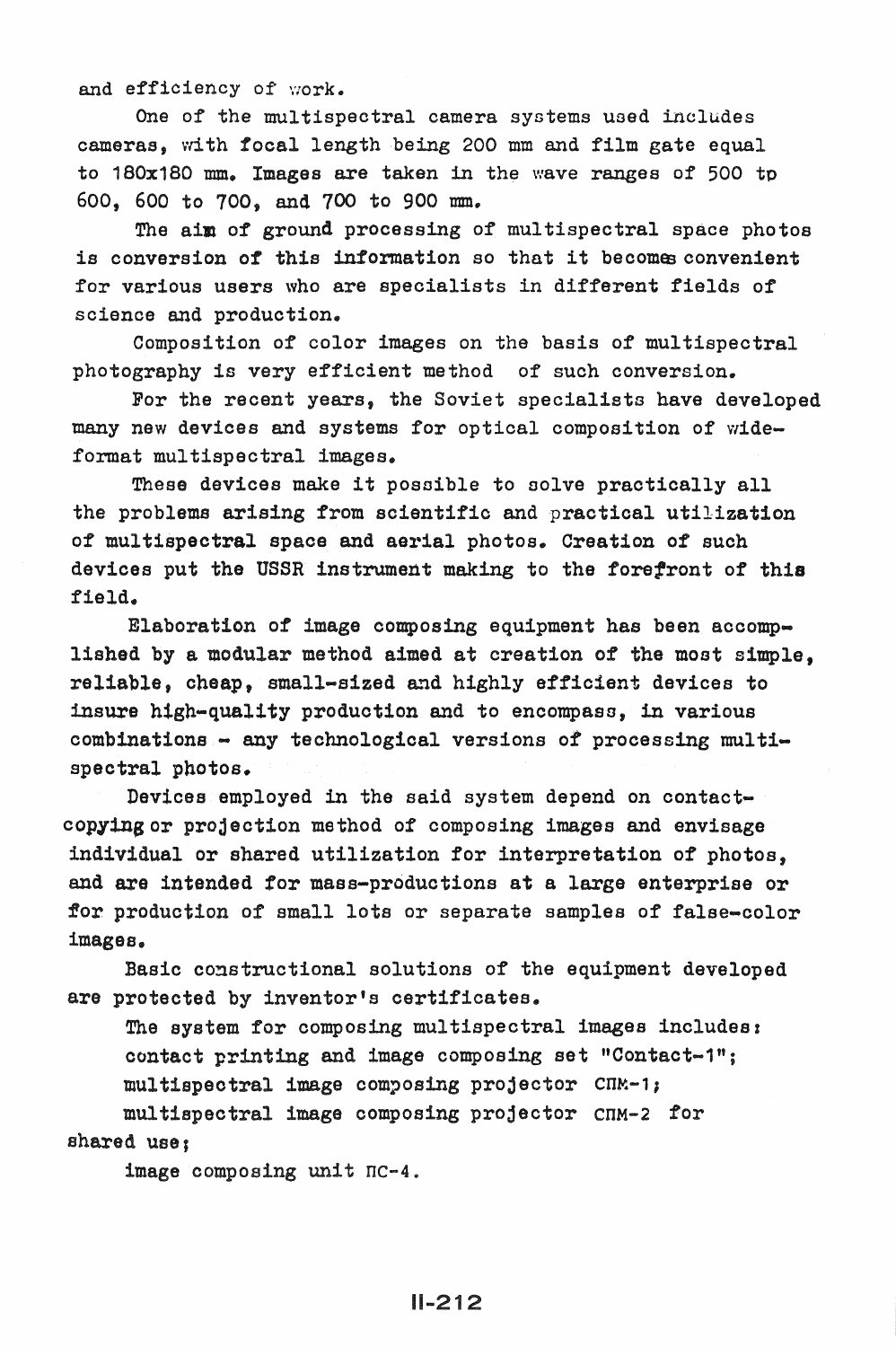## 1. Contact Printing and Image Composing Set "Contact-1"

The "Contact-1" set is intended for making composite color image by means of contact printing from initial spectral negatives or positives, composite color photomosaics from copies of spectral photomosaics on transparent base, precision highresolution false-color and black-and-white copies of initial images on a transparent base and for contact printing and measurement of optical density of images. The number of spectral negatives is not limited.

The "Contact-1" set includes:

image contact composing and printing unit (KCn); image optical density meter (HOn);

photo scanning, alignment, and punching unit (HCH); vacuum pan;

programmable microcalculator "Electronica-BJ-34".

The KCH unit is intended for contact-making of composite color images and for black-and-white, color, and false-color printing format to format and format to roll.

The unit designed for using initial negatives, up to 530x610 mm, and operates at manual and semiautomatic control.

Photographic materials are held in place by means of the vacuum pan.

The unit insures resolution of 120 line/mm for black-andwhite materials. Decrease of resolution for copies made by the unit is not over 12% relative to initial negatives. The level of illumination of the working field is 300 lx, with illumination irregularity being not over 10%.

The HON meter serves to measure optical densities of spectral black-and-white negatives (positives) on identical portions by means of an opacity meter. The dimensions of negatives are up to 530x610 mm.

The ncn unit is intended for visual interpretation of multispectral negatives (positives) by means of the so called sight check. The unit is also used for visual alignment by contours and for punching aligning holes on a technological (working) field and color photographic materials.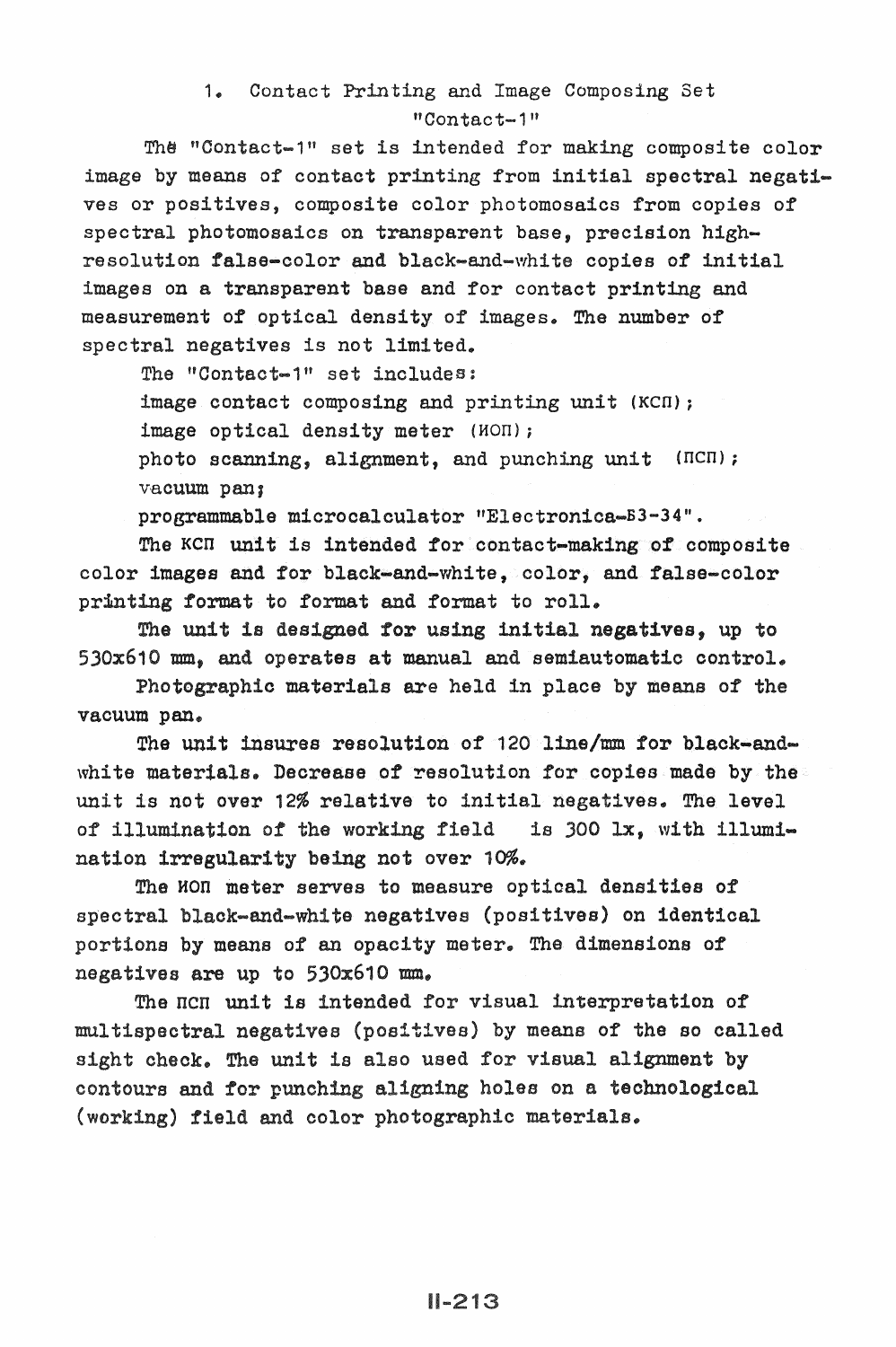The dimensions of images are up to 530x610 mm. Illumination cf the working field is  $1,000$  lx. Resetting the unit from one format to the other takes not over 10 min.

The "Contact-1" set occupies  $6$  sq.m.

2. Multispectral Image Composing Projector CIM-<sup>T</sup>

The CNM-Iprojector is intended for mass production by projection of composite color images, up to 30x30 cm. at 1. 7X magnification and for visual interpretation of \'!ide-format multispectral images and for their recording by means of photography.

The projector includes four projection channels, with the format of initial photos up to 190x230 mm, the fermat of a projected image up to 180x180 mm, and the dimensions of a looking-through screen being 320x320 mm.

Each projection channel is fitted with six light filters and provides magnitication equal to 1.68X to 1.72X, with illumination at the center of the screen being 2,500 lx. Photographic recording of a composite image can be made either on formatted or rolled material.

.3·. Multispectral Image Composing

Projector CIM-2 for Shared Use

The CIM-2 projector is a shared apparatus and is intended for composing multispectral wide-format images and for interpretation of this image by a group of specialists.

This projector is the most efficient for complex interpretation of images.

The CIM-2 projector can also be used for training the students of high and special schools and for training and training for new profession the specialists.

The projector includes for projection channels fitted with six color and six neutral filters and provides for automatic focussing of images on the screen. The dimensions of initial photos are 190x230 mm.

Each channel provides for 10X and 18X magnification. A field *ot* an image measuring 180x180 mm is projected at a screen measuring 4 sq.m. at 10X magnification and a field of 90x90 mm at 18X magnification.

 $II - 214$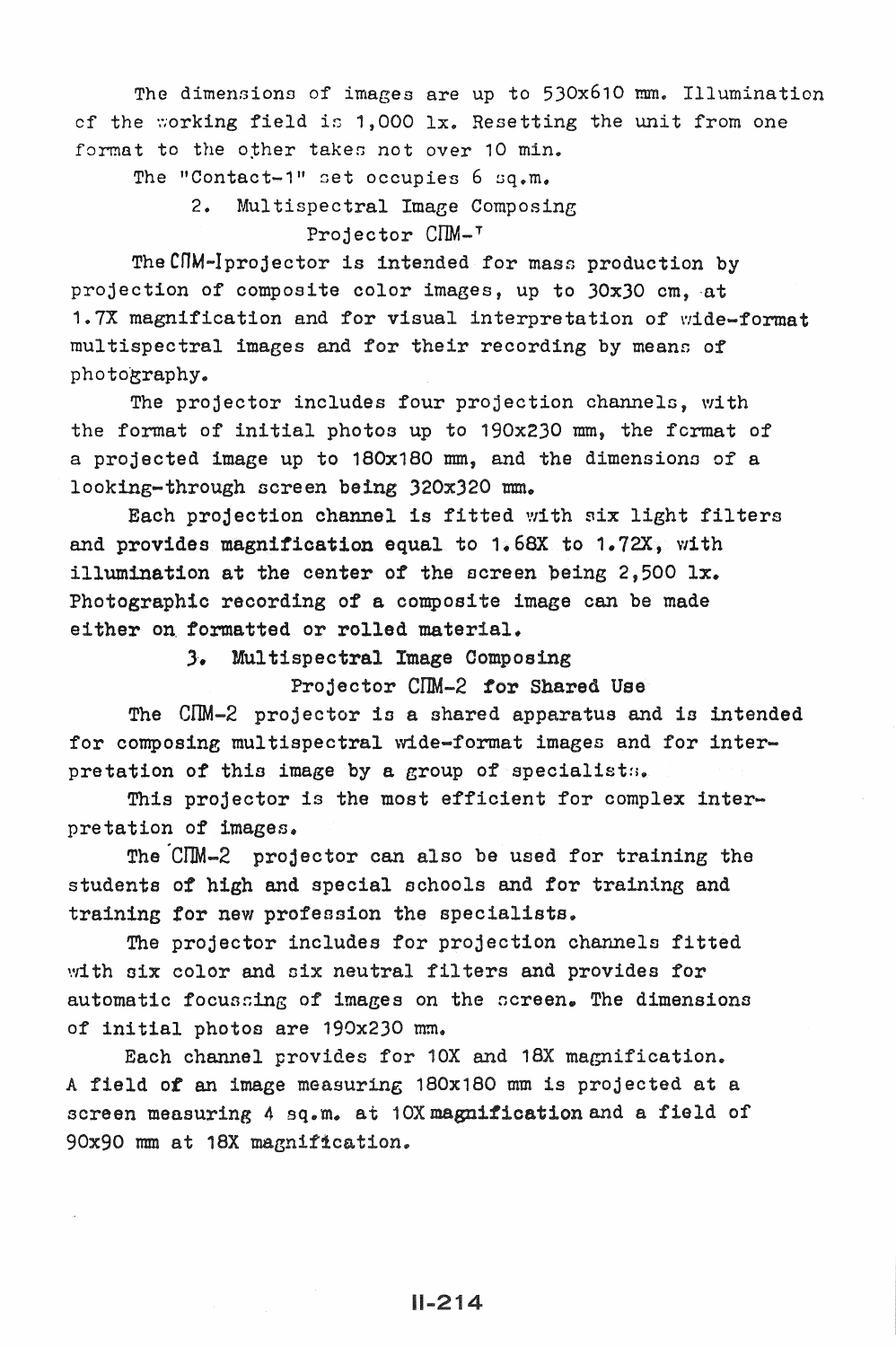## 4. Image Composing Unit nc-4

The  $nc-4$  unit is of a projector type and is intended for composing wide-format multispectral images by parts at simultaneous 5X magnification.

The unit can be used both for maso production of composite color images and individual interpretation and photographic recording of particular composite images.

Besides, the  $nc-4$  unit makes it possible to obtain composite color photomoaaics from preliminary rectified blackand-white wide-format spectral (false-color) positives.

The unit includes a photographic recording attachment, three cassettes, two cases, MnB-2 microscope, photosensor, voltmeter, and SPTA kit.

The  $nc-4$  unit comprises four projectdon channels fitted with three light filters each. The dimensions of initial images are up to 190x190 mm, with the size of a projected portion being 100x100 mm and the size of a looking-through screen, 500x500 mm.

Maximum illumination of the screen is 1,000 lx. Photographic recording is accomplished on color rolled or formatted film or paper, 530xJO,OOO mm and 520x520 mm, respectively.

Multispectral image composing equipment, types "Contact-1":  $CIM-1$ ,  $CIM-2$  and  $IC-4$  make it possible to use initial wideformat materials of multispectral photographic surveys to obtain composite color photographic products with the less loss of initial quality of images used and to resort to different types of composing.

This equipment makes it possible to accomplish photometric correction of irregularities in distribution of image tone on spectral positives caused by irregular illumination of the focal plane of a camera, state of atmosphere, etc. Correction is carried out with the use of masks made by means of image input/output units (for instance, the OEAP system manufactured by VEB "Carl Zeiss") and a computer (for instance, type CM14.20.06).

Composite color images and photographic products so obtained provide for clearness of color tones and distinct differences of objects all over the area of the image interpre